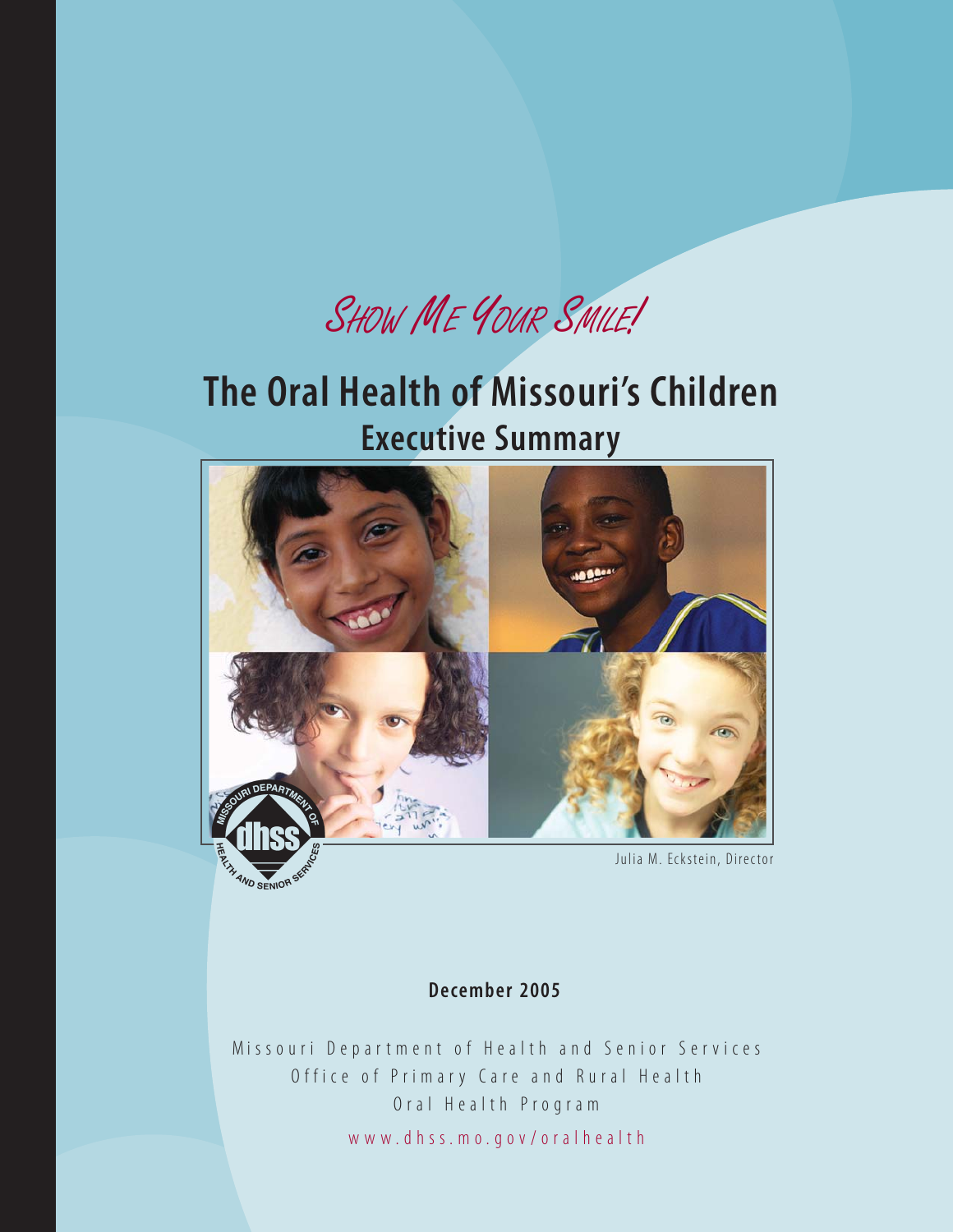# **TABLE OF CONTENTS**

Prepared in collaboration with Kathy Phipps, DrPH, ASTDD Data Coordinator, and the Missouri Oral Health Program Grant application and study design written by Moncy Mathew, DBS, MPH Graphic design by Kristi Hart, Office of Community Health Information, Department of Health and Senior Services

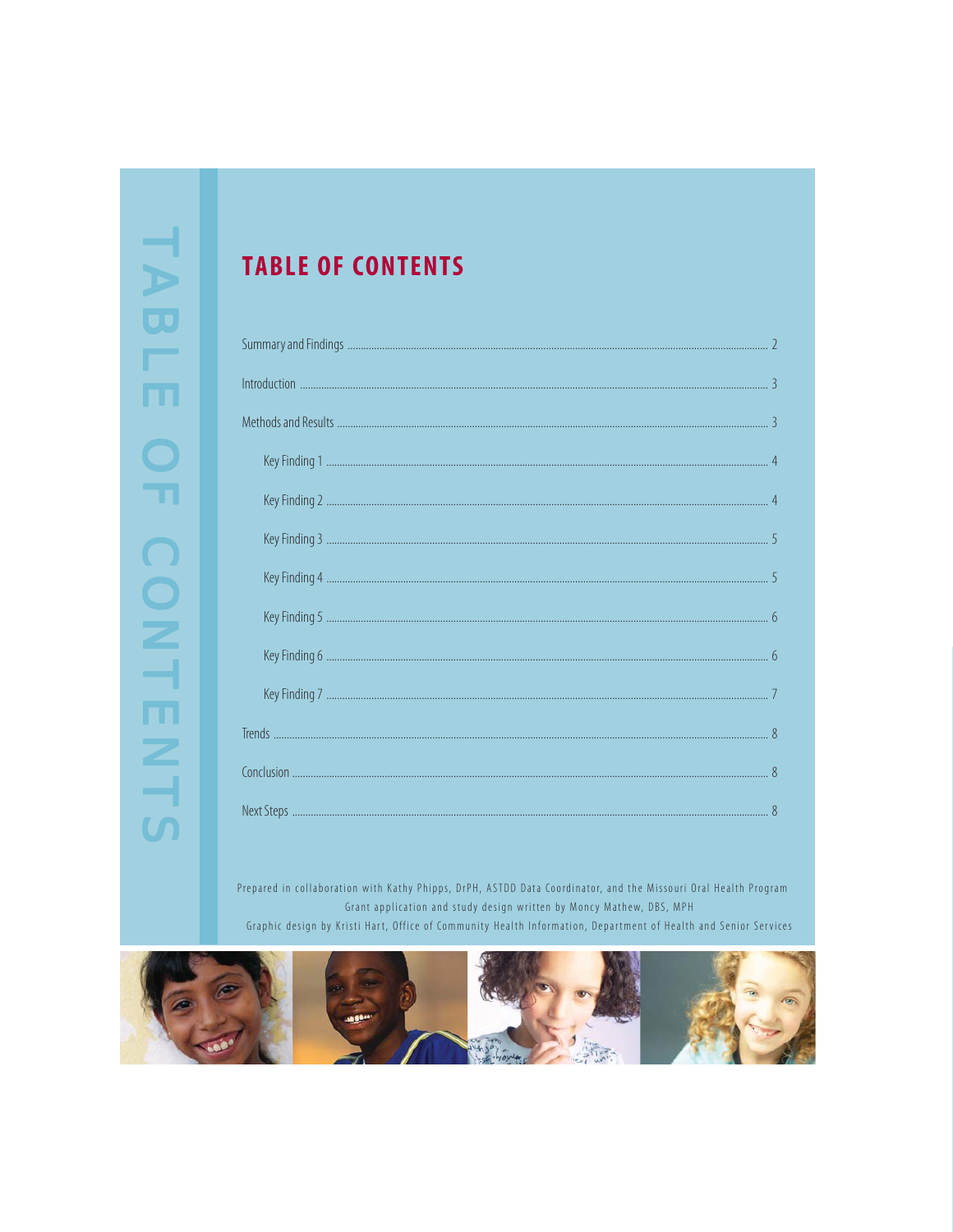# **Executive Summary ral Health of Missouri's Children**

# **Summary and Findings**

Dental caries (tooth decay) is an infectious disease process affecting both children and adults. It is probably the most prevalent – yet the most preventable – disease known to man. By the age of 18, about 80% of children in the United States have experienced dental disease in the form of caries.

While most dental disease, including tooth decay, is preventable, the prevalence of decay in Missouri's children has increased over the last five years, and certain groups continue to suffer disproportionately from dental disease – including both low-income and minority children. Two major factors affect an individual's overall oral health status: their disease rate and their ability to access and obtain dental treatment. Unfortunately, those individuals at highest risk of dental disease are also the least likely to have access to routine professional dental care.

The public perception – especially among those who can afford dental care or have dental insurance – is that tooth decay is a natural and minor occurrence that deserves little attention or dollars. However, if left untreated, tooth decay can lead to needless pain and suffering; difficulty in speaking, chewing, and swallowing; lost school days; increased cost of care; and loss of self-esteem. In 1996, children ages 5 to 17 years missed 1,611,000 school days due to acute dental problems — an average of 3.1 days per 100 students.' The good news is that most oral diseases are preventable. Some of the methods to prevent tooth decay include dental sealants, drinking fluoridated water, using toothpaste that contains fluoride, limiting sugar intake, and having access to dental care.

In order to obtain information on the oral health of Missouri children, a representative sample of third grade children attending elementary schools in the state received a dental screening in school year 2004-05. Information from the Show Me Your Smile Survey can be used to develop policy recommendations designed to improve the oral health of Missouri's elementary school children. To share what was learned through the survey, this report has been organized into seven key findings, and for each finding data is presented in terms of graphs and tables. We hope this information is both informative and useful.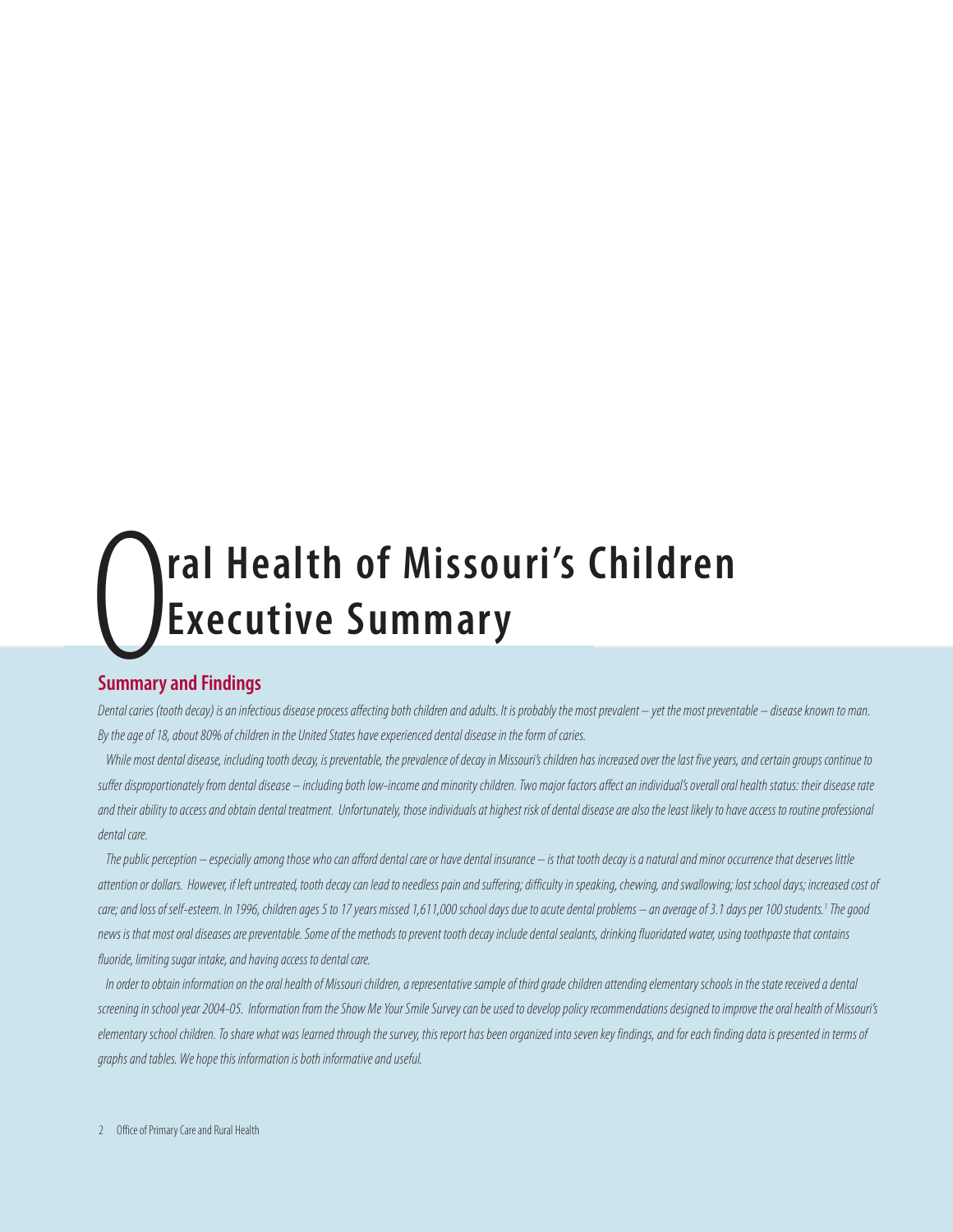# **Key Findings**

- Tooth decay is a significant health problem for Missouri's children.
- Many children in Missouri are in need of dental care.
- Many children in Missouri are attending school with infection or pain from dental disease.
- <sup>Q</sup> While dental sealants are a proven method for preventing decay, the majority of Missouri's third grade children do not have access to this valuable preventive service.
- <sup>Q</sup> African-American children's oral health status and access to preventive dental sealants is less than the general population.
- <sup>Q</sup> The oral health status of children from low-income schools and access to preventive dental sealants is less than the genera l population.
- Considerable progress must be made if Missouri is to meet the Healthy People 2010 oral health objectives.

#### **INTRODUCTION**

"The mouth reflects general health and well-being." Former Surgeon General David Satcher, 2001

Dental caries (tooth decay) is the single most common chronic disease of childhood, occurring five to eight times more frequently than asthma, the second most common chronic disease in children.<sup>2</sup> Although preventable, tooth decay affects more than half of all children by the third grade and by the time students finish high school, 80% have caries.<sup>3</sup> Tooth decay is not simply a hole in a tooth - if left untreated it can lead to needless pain and suffering; difficulty in speaking, chewing and swallowing; lost school days; increased costs of care; and loss of self-esteem. In 1996 students ages 5 to 17 years missed 1,611,000 school days due to acute dental problems – an average of 3.1 days per 100 students.<sup>4</sup>

While efforts have been made to impact the prevalence of tooth decay among U.S. school-aged children, it remains a significant problem in some populations – particularly certain racial and ethnic groups and poor children.5 National data indicate that 80% of tooth decay in children is concentrated in 25% of the child population.<sup>6</sup> Poor people and racial/ethnic minority groups have more untreated oral disease than does the population as a whole. According to national data, poor African-American children are about three times more likely to have untreated decay compared to a higher income non-Hispanic white child.

We hope that by recognizing and understanding the oral health needs of Missouri's children, we will be able to contribute to policies that will ensure all children receive the oral health care they need. The answers to effective policies to protect children's oral health lie in a few sound principles outlined in the 2000 Oral Health in America: A Report of the Surgeon General. Some of the approaches to promote oral health include:

- <sup>Q</sup> Change perceptions regarding oral health and disease so that oral health becomes an accepted component of general health.
- <sup>Q</sup> Build an effective health infrastructure that meets the oral health needs of all Americans and integrates oral health effectively into overall health.
- Remove known barriers between people and oral health services.
- <sup>Q</sup> Use public-private partnerships to improve the oral health of those who still suffer disproportionately from oral diseases.

This needs assessment demonstrates that we still face many barriers to improving the oral health of children in Missouri. We are seeing more dental disease among children, and we have fewer dentists in the state than we need to provide essential preventive and restorative services. In order to reverse these trends, we need to mobilize resources, including both public and private oral health care providers.

#### **METHODS AND RESULTS**

screening data is collected in a consistent and comparable manner.<sup>7</sup> Basic Screening<br>Surveys: An Approach to Monitoring Community Oral Health, Association of State and In order to document the oral health needs of children in Missouri, oral health screenings were completed during the school year 2004-2005 at 113 randomly selected elementary schools plus in 30 State Schools for the Severely Handicapped. A representative sample of Missouri's third graders received a dental screening using the protocols and diagnostic criteria developed by the Association of State and Territorial Dental Directors (ASTDD). These criteria were developed to assure that oral health Surveys: An Approach to Monitoring Community Oral Health. Association of State and Territorial Dental Directors, 2003. Available at: www.astdd.org.

 Eleven screeners completed all of the screenings using disposable gloves, disposable mouth mirrors, and penlights.

A total of 3,525 third grade children in elementary schools were screened. About half of the children (49%) were male, 84% were white and 9% were African-American. The majority of the third graders screened (97%) were either 8 or 9 years of age. A total of 442 children in State Schools for the Severely Handicapped were screened. More than half of the children screened (59%) were male, 74% were white and 19% were African-American. The children screened ranged in age from 5 to 21 years with a mean age of 13 years. A total of 832 sixth grade children were screened using a convenience sample of 48 elementary schools. Because a convenience sample (rather than a probability sample) was used, the results of the sixth grade screening should be viewed with caution. About half of the children (49%) were male, 78% were white and 17% were African-American. The majority of the sixth graders screened (96%) were either 11 or 12 years old.

To share the results of the oral health screenings, seven key findings are presented with data and graphs to support each finding.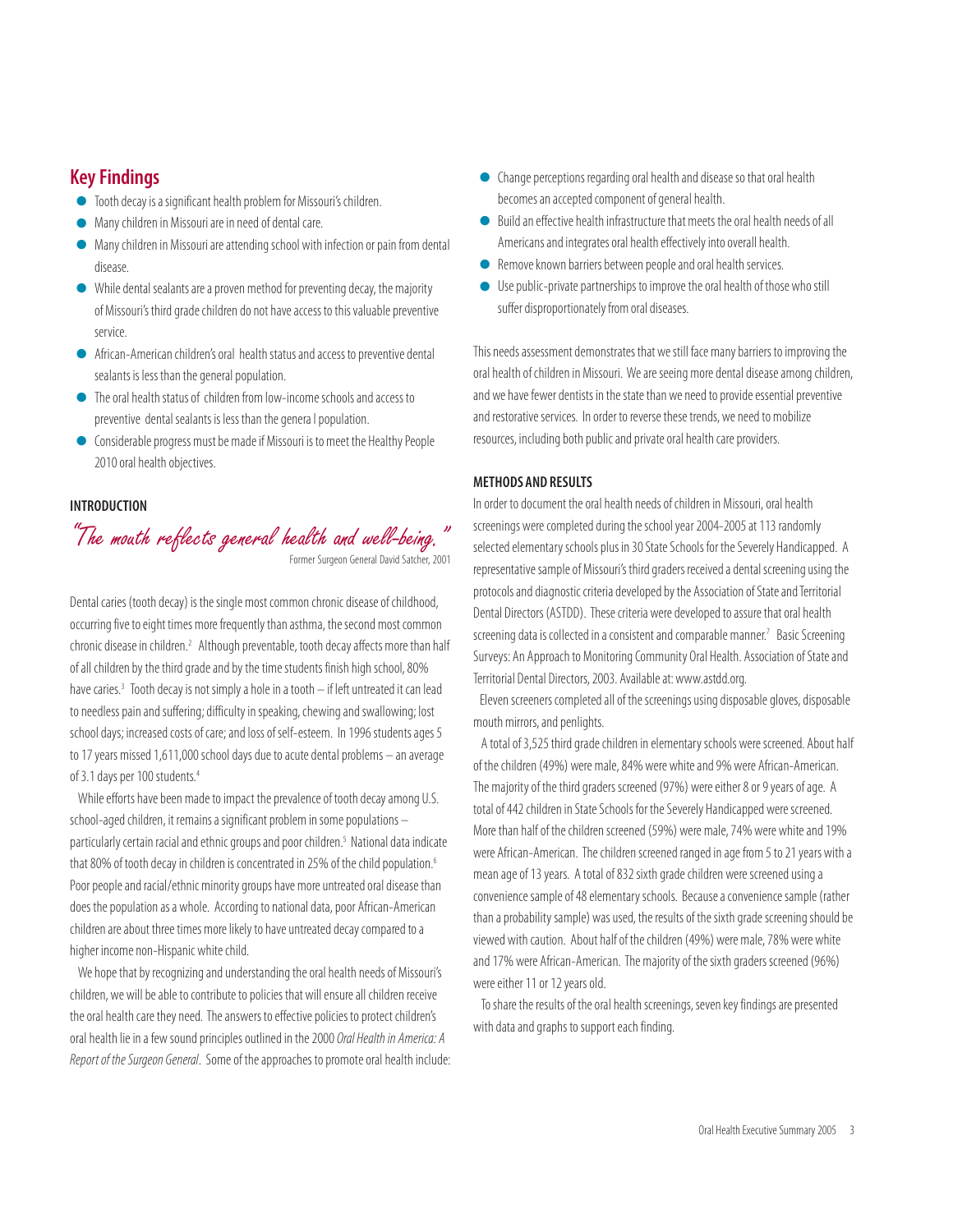#### **KEY FINDING 1: Tooth decay is a significant health problem for Missouri's children.**

More than half of Missouri's third graders (55%) have a history of tooth decay, which means that they had at least one tooth that was either decayed or had been filled because of the decay. This is **five times higher** than the prevalence of the next most common chronic disease of childhood – asthma (11%). Among children with special health care needs, 46% have a history of tooth decay, and among the convenience sample of sixth grade children screened, 45% had a history of tooth decay.

It should be noted that the manifestations of tooth decay in young children go beyond pain and infection. If left untreated, tooth decay may affect a child's ability to eat, communicate, and learn.<sup>8</sup> In addition, research has shown that preschool children with advanced decay weigh significantly less than their counterparts and are more likely to weigh less than 80% of their ideal weight – a diagnostic criterion for failure to thrive<sup>9</sup>

#### **KEY FINDING 2: Many children in Missouri are in need of dental care.**

More than 1 in 4 third graders and more than 1 in 5 special health care needs children in Missouri has untreated tooth decay. Of the sixth graders screened, 22% had untreated tooth decay.

Due to their young age, treatment of preschool children with decay is often provided in a hospital-based operating room under general anesthesia. Because of this, the cost of treatment can be enormous and the risk to the child can be substantial. Information from Iowa's Medicaid program provides valuable information on the cost of dental treatment for young children. In Iowa, 29% of all Medicaid dental reimbursements for children under age 6 years were spent on dental care provided in hospital operating rooms. On average, the total cost to the Iowa Medicaid program of treating a child's dental disease in the hospital under general anesthesia was \$2,000 in 1994.10 National Medicaid cost estimates for the hospital treatment of early childhood tooth decay are estimated to be \$100 to \$200 million annually.11

It should be noted that information for this report was obtained through a dental screening rather than a complete diagnostic dental examination. Dental radiographs (x-rays) were not taken and more advanced diagnostic tools were not used. For this reason, it is assumed that **the proportion of children needing dental care is actually an underestimation.**

# Oral Health of Missouri's Children



# **Key Finding 1**

**Key Finding 2**

# Percent of Children with Untreated Tooth Decay

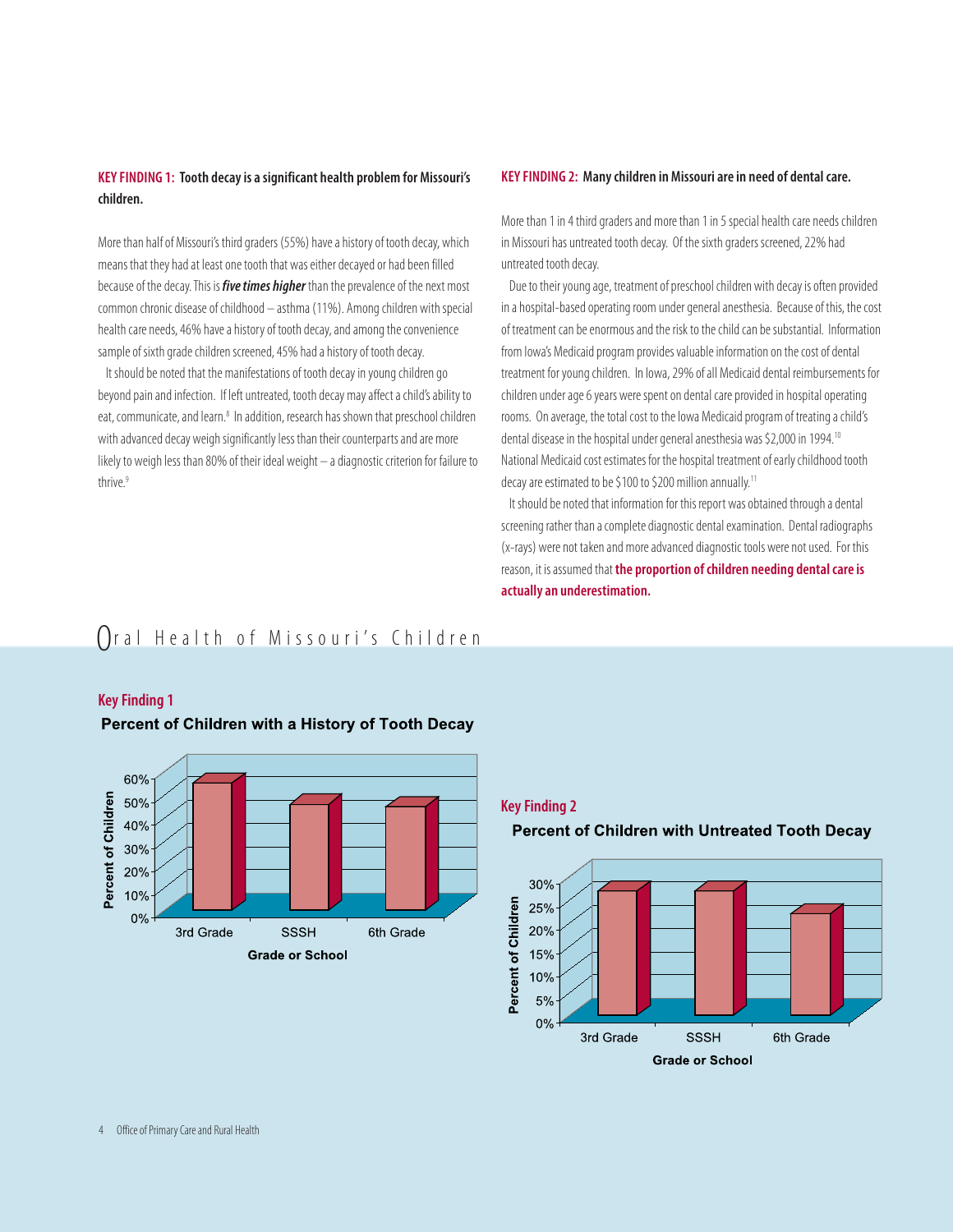## **KEY FINDING 3: Many children in Missouri are attending school with infection or pain from dental disease.**

Of particular importance is the fact that 5% of the third grade children are in urgent need of dental care due to pain or infection resulting from tooth decay. This could mean that more than 2,250 Missouri third graders have pain or infection because of tooth decay. Almost 12% of parents reported that their child had missed school because of dental pain.

Among the special health care needs students, ranging in age from 5 years to 21 years, the need for urgent dental care because of pain or infection ranged from 4% among those between 5 and 14 years old to 9% among those between 15 and 21 years old.

The sixth grade oral health survey was a convenience sample and not representative of all sixth graders in Missouri. Of the sixth graders screened, 3% were in need of urgent dental care because of pain or infection.

# **KEY FINDING 4: While dental sealants are a proven method for preventing decay, the majority of Missouri's third grade children do not have access to this valuable preventive service.**

Dental sealants are a plastic coating applied to the chewing surfaces of the back teeth. They are a safe, effective way to prevent tooth decay among schoolchildren. Sealants have been shown to significantly reduce a child's risk for having untreated decay. In some cases, sealants can even stop decay that has already started.<sup>12</sup> In Missouri, only 29% of the third grade children screened and only 30% of the sixth grade children had dental sealants. Even more disturbing is the sealant rate for special health care needs children; only 8% of the children screened in the State Schools for Severely Handicapped had dental sealants. All of these figures are substantially lower than the Healthy People 2010 objective of 50% with sealants.

What is Healthy People 2010? Healthy People 2010 is a set of health objectives for the nation to achieve over the first decade of this century. The objectives were developed through a broad consultation process, built on the best scientific knowledge and designed to measure programs over time. By using Healthy People 2010 objectives, communities can measure how the health of their community compares to national objectives.

# Executive Summary 2005



# Percent of Children with Need for Urgent Care

**Key Finding 3**

#### **Key Finding 4**

**Percent of Missouri Children with Sealants Compared to Healthy People 2010 Goal** 

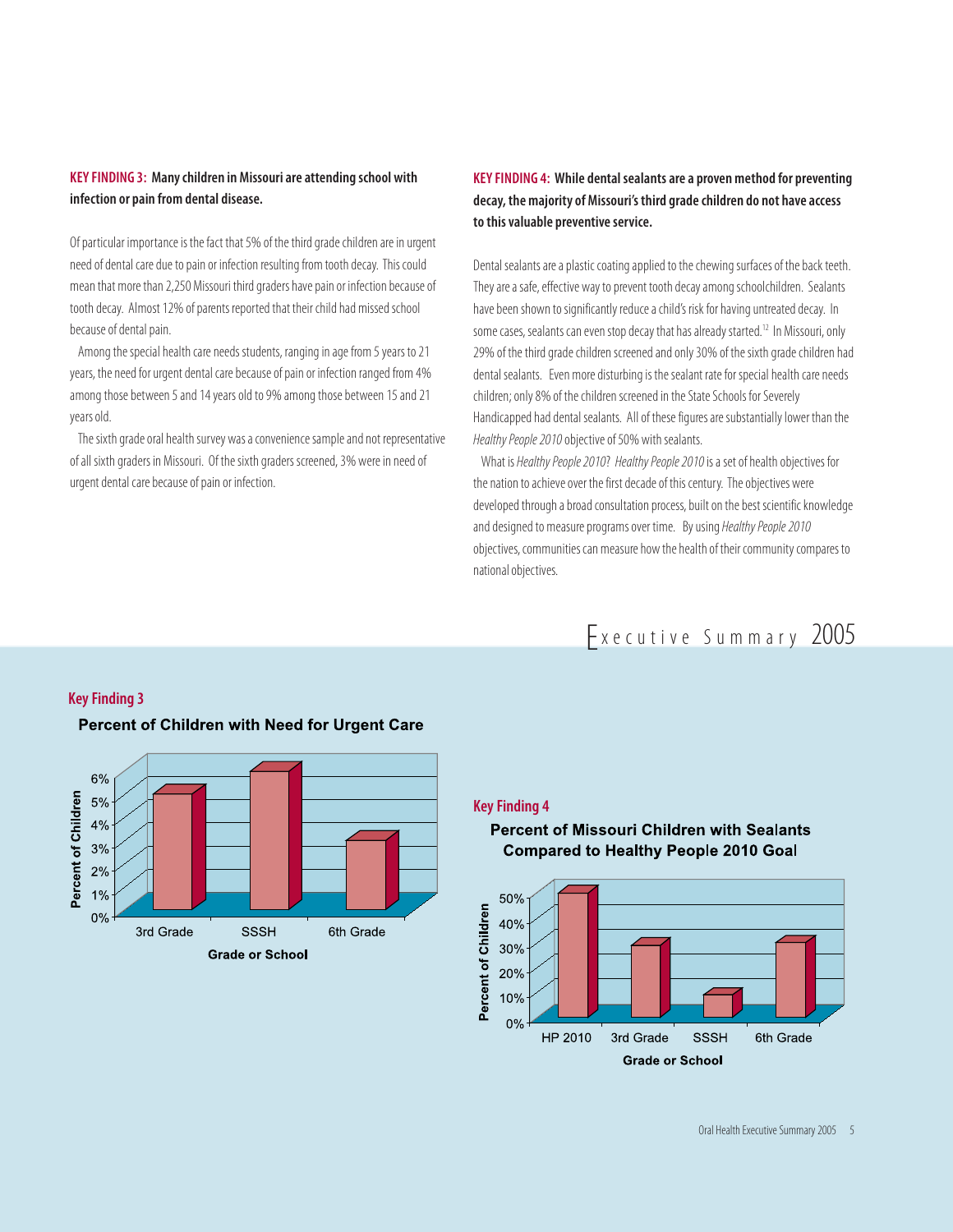### **KEY FINDING 5: African-American children's oral health status and access to preventive dental sealants is less than the general population.**

Compared to white children, African-American children had a significantly higher prevalence of decay experience and untreated decay, but a significantly lower prevalence of protective dental sealants. In addition, more than twice as many African-American children were in need of urgent care because of pain or infection (8% vs. 3%).

- <sup>Q</sup> The percentages of African-American third graders with untreated decay and needing dental treatment were twice that of white children.
- <sup>Q</sup> The percentage of African-American third graders with sealants (25%) is less that that of white children (29%).

# **KEY FINDING 6: The oral health status of children from low-income schools and access to preventive dental sealants is less than the general population.**

Eligibility for the free and/or reduced price lunch (FRL) program is often used as an indicator of overall socioeconomic status. While information on eligibility for the FRL program is not available at the student level it is available at the school level. The schools taking part in the oral health survey were categorized into four income levels based on the percentage of children eligible for the FRL program.

- <sup>Q</sup> Higher income: less than 25% of students eligible
- <sup>Q</sup> Moderate income: 25% 49.9% of students eligible
- <sup>Q</sup> Middle-low income: 50% 74.9% of the students eligible
- Low income: 75% or more of the students eligible

Compared to children from higher income schools (<25% eligible for free or reduced price meals), children in low-income schools ( $\geq$  75% eligible for free or reduced price meals) had a significantly higher prevalence of decay experience and untreated decay, plus a lower prevalence of dental sealants.

# Oral Health of Missouri's Children

#### **Key Finding 5**

| Oral Health Status of Missouri's Third Grade Children Stratified by Race |               |                                                |  |  |  |  |  |
|--------------------------------------------------------------------------|---------------|------------------------------------------------|--|--|--|--|--|
| <b>Variable</b>                                                          |               | White( $n=2,900$ ) African-American( $n=326$ ) |  |  |  |  |  |
|                                                                          | Percent       | Percent                                        |  |  |  |  |  |
| Percent with decay experience                                            | -52           | 63                                             |  |  |  |  |  |
| Percent with untreated decay                                             | $\mathcal{V}$ | 42                                             |  |  |  |  |  |
| Percent with dental sealants                                             | 79            | 25                                             |  |  |  |  |  |
| Percent needing urgent treatment                                         |               | 8                                              |  |  |  |  |  |

#### **Key Finding 6**

| Oral Health Status of Missouri's Third Grade Children<br><b>Stratified by FRL Status of School</b> |            |                                                                       |                |            |  |  |
|----------------------------------------------------------------------------------------------------|------------|-----------------------------------------------------------------------|----------------|------------|--|--|
| <b>Variable</b>                                                                                    | $< 25.0\%$ | <b>Percent of Students Participating in FRL Program</b><br>25.0-49.9% | 50.0-74.9%     | >75%       |  |  |
| Number of schools                                                                                  | 23         | 40                                                                    | 34             | 15         |  |  |
| Number of children screened                                                                        | 830        | 1.611                                                                 | 825            | <b>242</b> |  |  |
| Percent with caries experience                                                                     | 46         | 54                                                                    | 62             | 63         |  |  |
| Percent with untreated decay                                                                       | 21         | 77                                                                    | 31             | 37         |  |  |
| Percent with dental sealants                                                                       | 36         | 77                                                                    | $\mathfrak{D}$ | 30         |  |  |
| Percent needing treatment                                                                          | 21         | 28                                                                    | 29             | 45         |  |  |
| Percent needing urgent treatment 2                                                                 |            | 5                                                                     |                | 8          |  |  |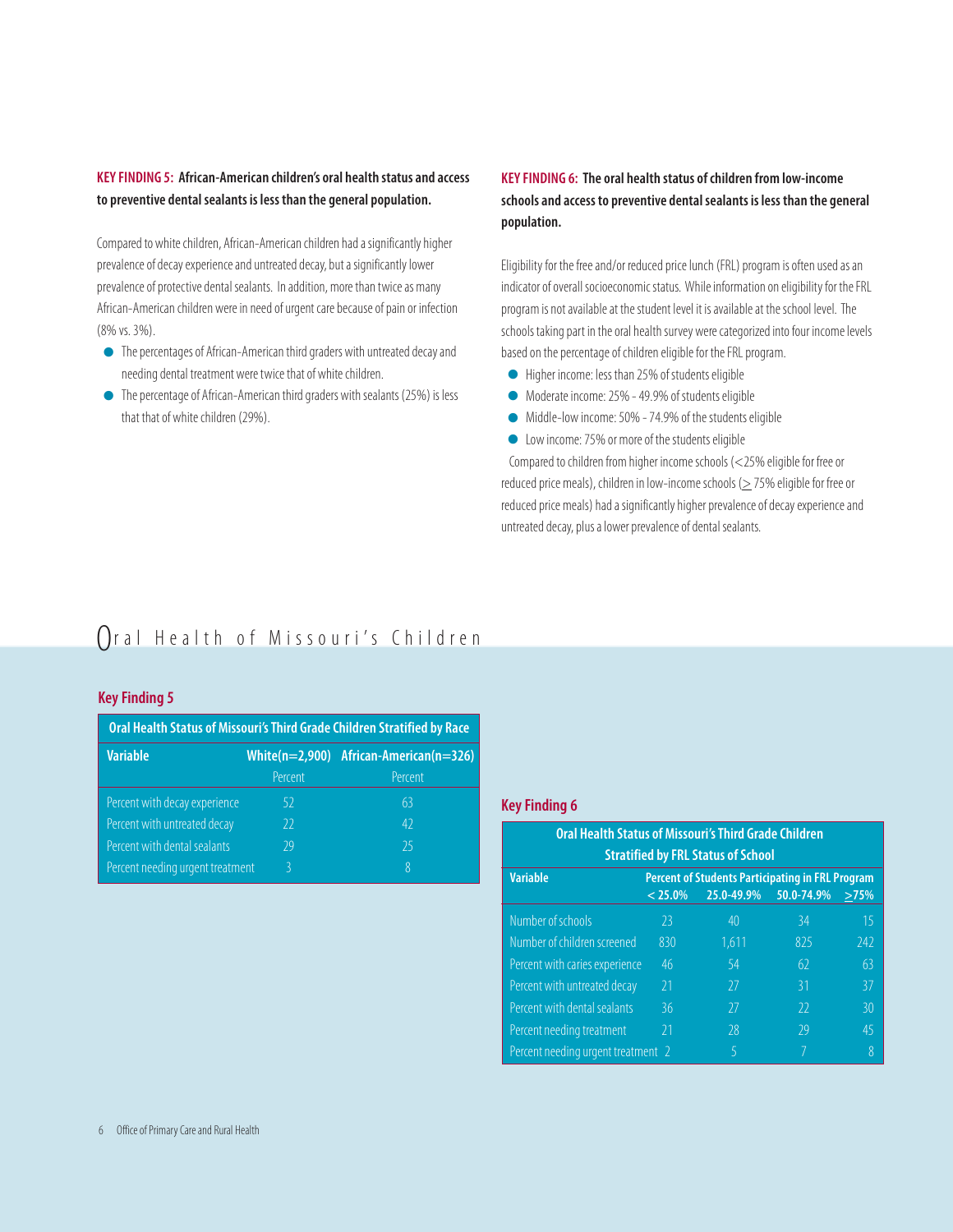## **KEY FINDING 7: Considerable progress must be made if Missouri is to meet the Healthy People 2010 oral health objectives.**

The National Oral Health Objectives for the Year 2010 (Healthy People 2010) outline several oral health status objectives for young children. For 6- to 8-year-old children there are three primary oral health status objectives:

- $\bullet$  To decrease the proportion of children who have experienced tooth decay in permanent or primary teeth to 42%.
- $\bullet$  To decrease the proportion of children with untreated tooth decay in permanent or primary teeth to 21%.
- $\bullet$  To decrease the proportion of 8-year-olds without protective sealing of the occlusal (chewing) surfaces of permanent molar teeth to 50%.

It should be noted that the Missouri Oral Health Survey was not designed to be representative of 6- to 8-year-old children, with the majority of children screened being 8 to 9 years of age. Fifty-five percent of the third graders screened in Missouri had experienced tooth decay – substantially higher than the HP2010 objective of 42%. Twenty-seven percent of Missouri's third graders had untreated tooth decay compared to the HP2010 objective of 21%, and 71% of Missouri's third graders did not have dental sealants compared to the HP2010 objective of 50%.

# Executive Summary 2005

#### **Key Finding 7**



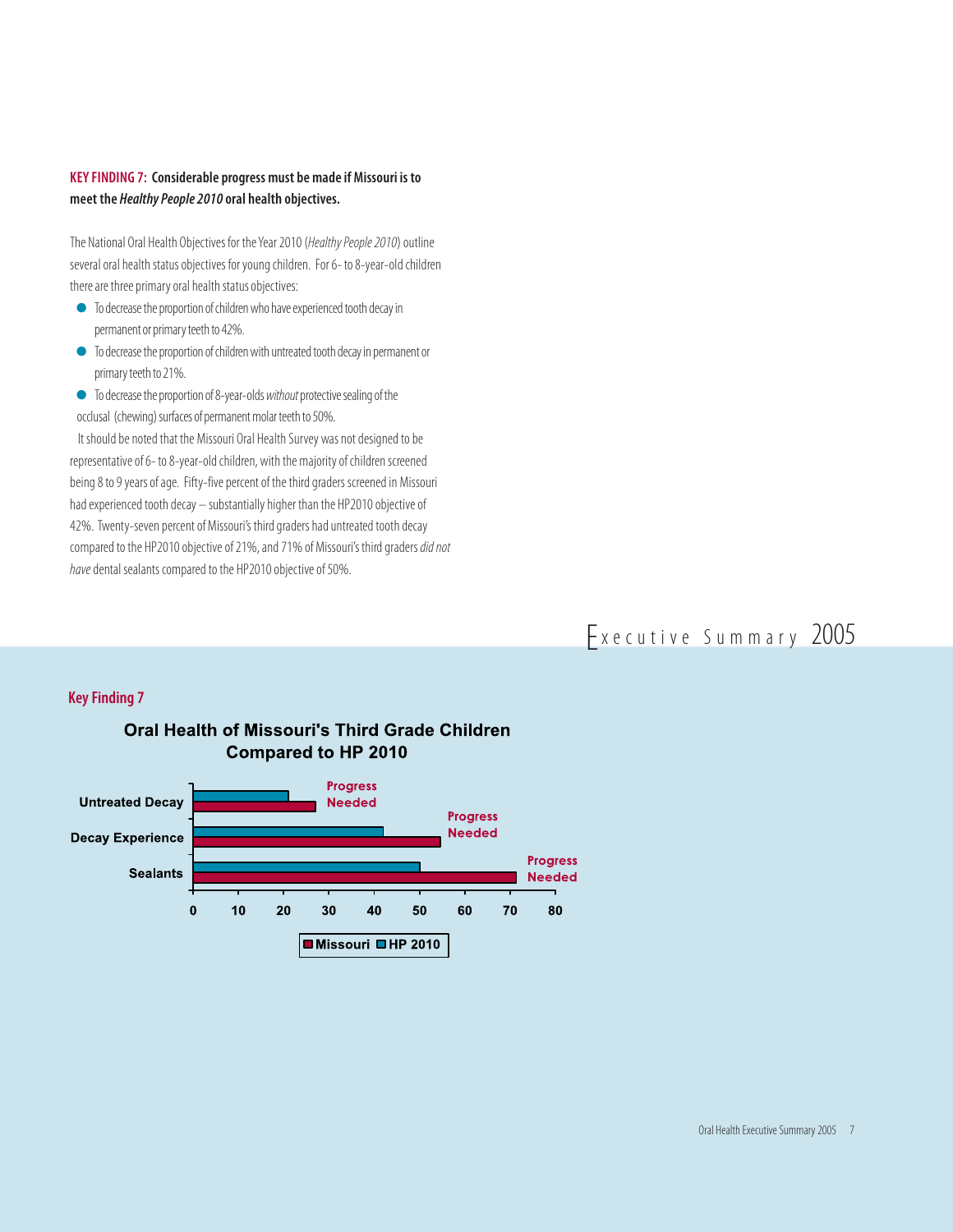# **Trends: 2000 to 2005**

It should be noted that passive consent was used to screen the children in 2000 while positive consent was used to screen the children in 2005. Requiring positive consent typically results in fewer participants in the screening process. For both screening periods, schools were randomly selected based on the percentage of students eligible for free and reduced lunch status. While the methodologies were not exactly consistent for both screening periods, the projects have provided baseline data that is useful in understanding the oral health status of Missourians and in knowing how to move forward to collect consistent data and work to resolve disparities and overcome the oral health problems present in our state.

The percent of children with untreated tooth decay increased in five of the six regions of the state.

- <sup>Q</sup> Untreated decay increased by approximately 5% of children screened in the northeast, northwest and central Missouri regions.
- <sup>Q</sup> Untreated decay increased by 10% in the east or St. Louis region.
- The smallest increase in untreated decay, approximately 2% of children, occurred in the southwest region.
- <sup>Q</sup> The southeast region of the state had a 14% decrease in untreated tooth decay.

The percent of children with dental sealants has increased in all six regions of the state.

- O Dental sealants increased by 13% of children screened in the northeast and<br>northwest Missouri regions northwest Missouri regions.
- Dental sealants increased by 15% of children screened in the central Missouri region.
- Dental sealants increased by 18% and 19% in the east and southwest regions, respectively.
- <sup>Q</sup> Dental sealants increased by only 7% in the southeast region.

## **CONCLUSION**

This report is a critical analysis of the oral health of Missouri's children that indicates that many of our citizens have difficulty accessing dental care. The report identifies children most in need of dental services, enables tracking of local and statewide trends in oral health, and provides data to aid in the development of oral health interventions. The report also demonstrates the need to engage communities in addressing critical oral health disparities, as the issues are not simply dental practice problems and no single group can adequately meet the growing needs.

Oral health is the gateway to total health, and is essential to a healthy, productive, happy lifestyle. Tooth decay is the single most common chronic disease of childhood as is indicated when 55% of Missouri third graders have a history of tooth decay. Oral diseases and conditions can detrimentally impact children's growth, function, ability

to learn, and self-esteem. The 2005 survey shows that 12% of Missouri's third and sixth graders missed days of school as a result of tooth pain. There has been no measure yet of how oral disease impacts physical activity and therefore affects obesity rates among Missouri children, but there is growing concern for both issues.

Low-income children have the least access to care. In 2005, the percentage of children needing urgent dental care varied from 2% in higher income schools to 8% in lower income schools. Children of color are less likely to see a dentist in a year than white children. The 2005 survey shows that 55% of African-American children saw the dentist in the previous year as opposed to 62% of white children. Missouri data over the past decade reflect 200-500% increases in the number of emergency room visits due to tooth pain and jaw disorders.

While chronic diseases such as heart disease, diabetes, and oral cancer typically are not seen among children, recent research suggests a relationship between oral inflammation and periodontal (gum) disease and these systemic illnesses. A person with periodontal disease is twice as likely to develop heart disease as one without the oral inflammatory condition. Approximately 95% of Americans with diabetes also suffer from periodontal disease. Expectant mothers with periodontal disease are seven times more likely to deliver babies who are premature and weigh less than normal. Respiratory ailments like pneumonia, bronchitis, and emphysema affect millions of Americans annually and are also affected by periodontal disease. The connection among all these systemic illnesses and periodontal disease seems to be with the bacteria associated with gum disease and the inflammatory process it triggers as the bacteria enter the bloodstream and travel throughout the body, either causing or aggravating changes that affect these conditions. The bottom line is that oral health affects all of us - children and adults alike. The solutions, therefore, need to be community-based, also impacting all of us.

# **NEXT STEPS**

The goal of the Oral Health Program is to facilitate the initiation of community-based, oral health interventions utilizing local partnerships. Those partnerships should consist of local health care professionals and organizations, public health agencies, educators, businesses, social service agencies, faith-based organizations, and other local and regional stakeholders. To equip these partnerships, the Oral Health Program will provide educational materials, oral health surveillance tools and data analysis, supplies for preventive services (fluorides), portable equipment, and technical assistance on community organization/collaboration models.

Pilot projects of the Missouri Oral Health Preventive Services Program have utilized community collaboratives to plan and implement activities to provide educational and preventive oral health services for children. Area dentists and dental hygienists are conducting oral screenings of children in childcare facilities, head starts and in schools